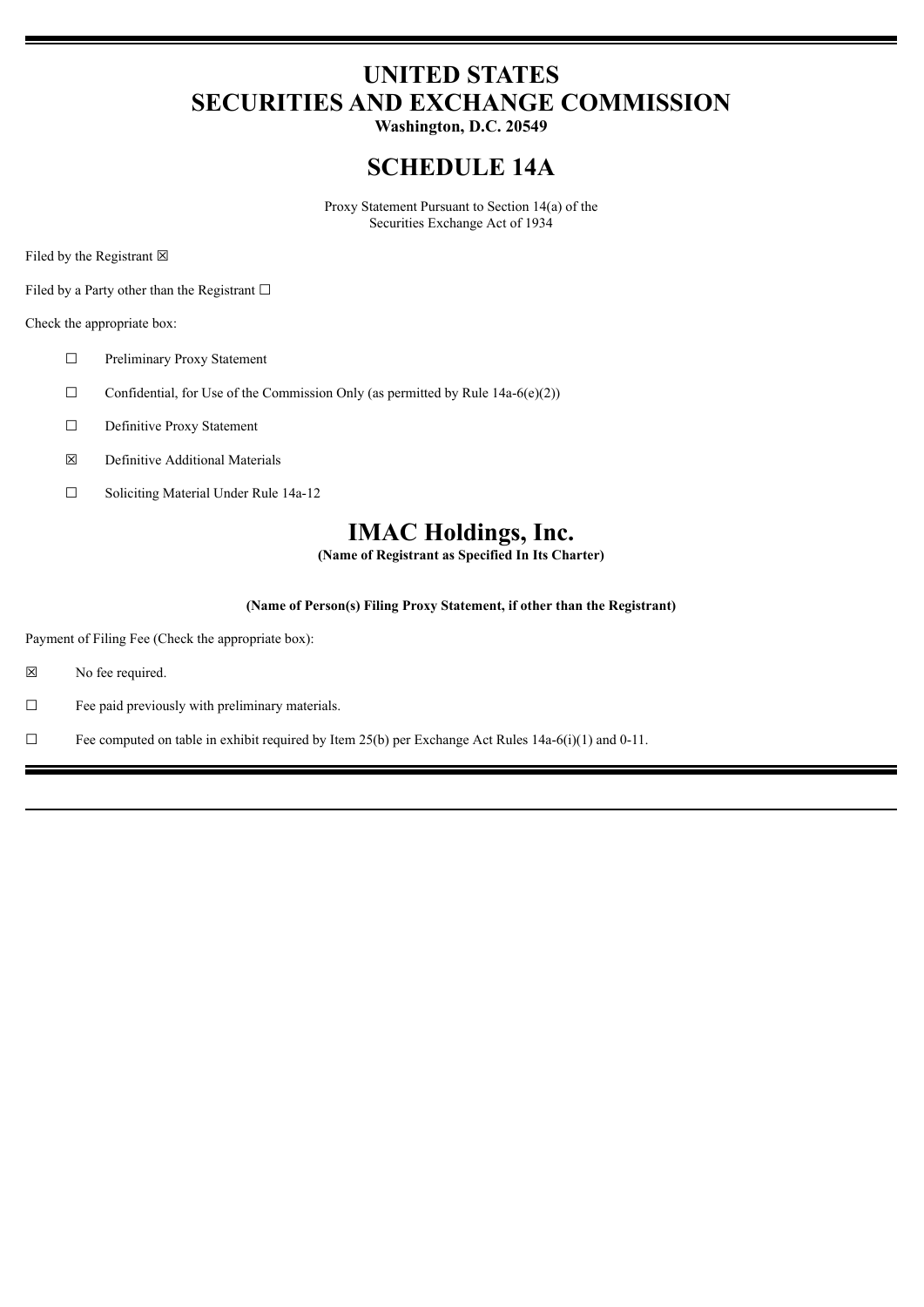#### **IMPORTANT NOTICE REGARDING THE AVAILABILITY OF PROXY MATERIALS FOR THE IMAC HOLDINGS INC. 2022 ANNUAL MEETING OF STOCKHOLDERS TO BE HELD ON JULY 6, 2022**

#### **DATE OF THE ANNUAL MEETING: July 6, 2022**

#### **TIME: AT 11:00 AM (LOCAL TIME)**

#### **LOCATION: 1605 Westgate Circle, Brentwood, Tennessee 37027.**

THIS COMMUNICATION IS NOT A FORM OF VOTING AND ONLY REPRESENTS A NOTICE TO ACCESS A MORE COMPLETE SET OF PROXY MATERIALS (INCLUDING THE PROXY STATEMENT AND ANNUAL REPORT) AVAILABLE TO YOU ON THE INTERNET. WE ENCOURAGE YOU TO ACCESS AND REVIEW ALL OF THE IMPORTANT INFORMATION CONTAINED IN THE PROXY MATERIALS BEFORE VOTING. THE PROXY MATERIALS ARE AVAILABLE AT www.imac.vote TO SUBMIT YOUR PROXY WHILE VISITING THIS SITE, YOU WILL NEED THE CONTROL ID IN THIS NOTICE.

● IF YOU DECIDE TO VIEW THE PROXY MATERIALS AND VOTE YOUR SHARES ONLINE,

#### Step 1: Go to www.imac.vote

Step 2: To view or download the proxy materials, click on the link that describes the material you wish to view or download. For example, to view or download the Proxy Statement, click on the "Proxy Statement" link.

Step 3: To vote online, click on the designated link and follow the on-screen instructions. YOU MAY VOTE ONLINE UNTIL **7:00 PM EASTERN TIME ON JULY 5, 2022**.

IF YOU WANT TO RECEIVE A PAPER COPY OF THE PROXY MATERIALS INCLUDING THE PROXY CARD, YOU MUST REQUEST ONE. THERE IS NO CHARGE TO YOU FOR REQUESTING A COPY. TO FACILITATE TIMELY DELIVERY PLEASE MAKE THE REQUEST, AS INSTRUCTED BELOW, BEFORE JUNE 20, 2022.

| <b>HOW TO REQUEST PAPER COPIES OF OUR MATERIALS</b> |                          |                                    |                                        |  |  |  |  |  |  |
|-----------------------------------------------------|--------------------------|------------------------------------|----------------------------------------|--|--|--|--|--|--|
|                                                     |                          |                                    |                                        |  |  |  |  |  |  |
| <b>PHONE:</b>                                       | <b>FAX:</b>              | <b>INTERNET:</b>                   | <b>EMAIL:</b>                          |  |  |  |  |  |  |
| <b>CALL TOLL FREE</b>                               | <b>SEND THIS CARD TO</b> | www.imac.vote                      | proxy@equitystock.com                  |  |  |  |  |  |  |
| 1-855-557-4647                                      | 1-646-201-9006           | FOLLOW THE ON-SCREEN INSTRUCTIONS. | INCLUDE YOUR CONTROL ID IN YOUR EMAIL. |  |  |  |  |  |  |
|                                                     |                          |                                    |                                        |  |  |  |  |  |  |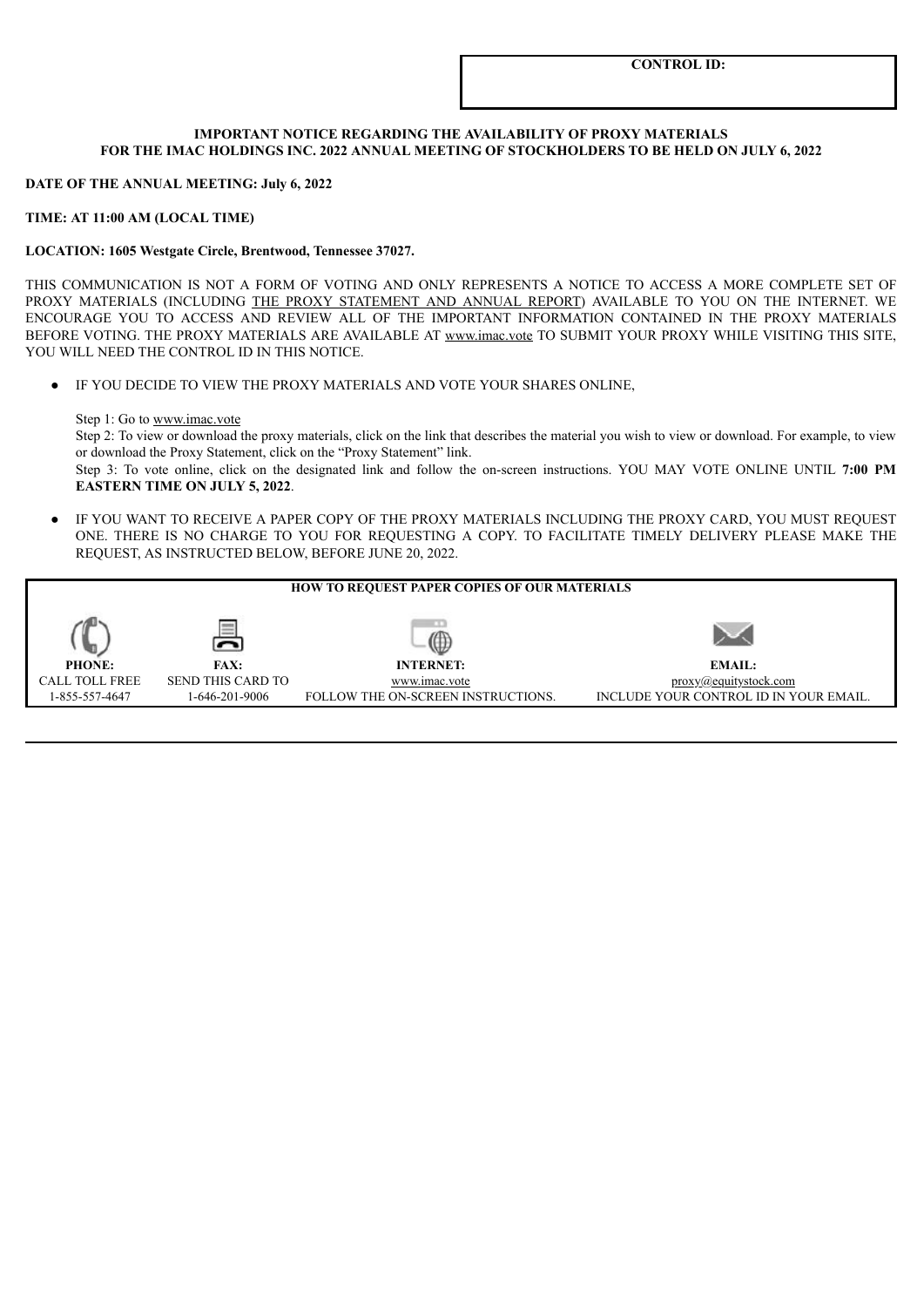#### **VOTING ITEMS**

The annual meeting of stockholders (the "Annual Meeting") of IMAC Holdings, Inc. ("IMAC" or the "Company") will be held on Monday, July 6, 2022, at the Company's offices located at 1605 Westgate Circle, Brentwood, Tennessee 37027, at 11:00 a.m., local time. At the Annual Meeting, you will be asked to consider and vote on:

#### **THE BOARD OF DIRECTORS RECOMMENDS THAT YOU VOTE "FOR" THE ELECTION OF EACH OF THE DIRECTOR NOMINEES (PROPOSAL ONE) AND FOR PROPOSALS 2, 3, 4 AND 5**

- 1. The election of five directors to the board of directors of the Company to serve for one year;
- 2. The amendment to the Company's certificate of incorporation to increase the number of authorized shares of common stock to 60,000,000 shares from 30,000,000 shares;
- 3. The amendment of the Company's 2018 Incentive Compensation Plan increasing the number of shares of common stock reserved for issuance thereunder by 1,000,000 shares;
- 4. The ratification of the appointment of Cherry Bekaert LLP as auditors of the Company for 2022; and
- 5. The approval, on an advisory (non-binding) basis, of the compensation of the Company's named executive officers.

Action will also be taken on any other matters that properly come before the Annual Meeting. If you are a stockholder of record at the close of business on May 10, 2022, you are entitled to vote at the meeting or at any adjournment or postponement of the meeting.

THE BOARD OF DIRECTORS HAS FIXED THE CLOSE OF BUSINESS ON **MAY 10, 2022,** AS THE RECORD DATE. ONLY HOLDERS OF THE COMPANY'S COMMON STOCK AS OF THE CLOSE OF BUSINESS ON MAY 10, 2022, ARE ENTITLED TO NOTICE OF, AND TO VOTE AT THE MEETING OR ANY POSTPONEMENT OR ADJOURNMENT OF THE MEETING.

#### PLEASE NOTE-THIS IS NOT A PROXY CARD - YOU CANNOT VOTE BY RETURNING THIS CARD. TO VOTE YOUR SHARES, YOU **MUST VOTE ONLINE OR REQUEST A PAPER COPY OF PROXY MATERIALS TO RECEIVE A PROXY CARD.**

### **YOUR VOTE IS IMPORTANT!**